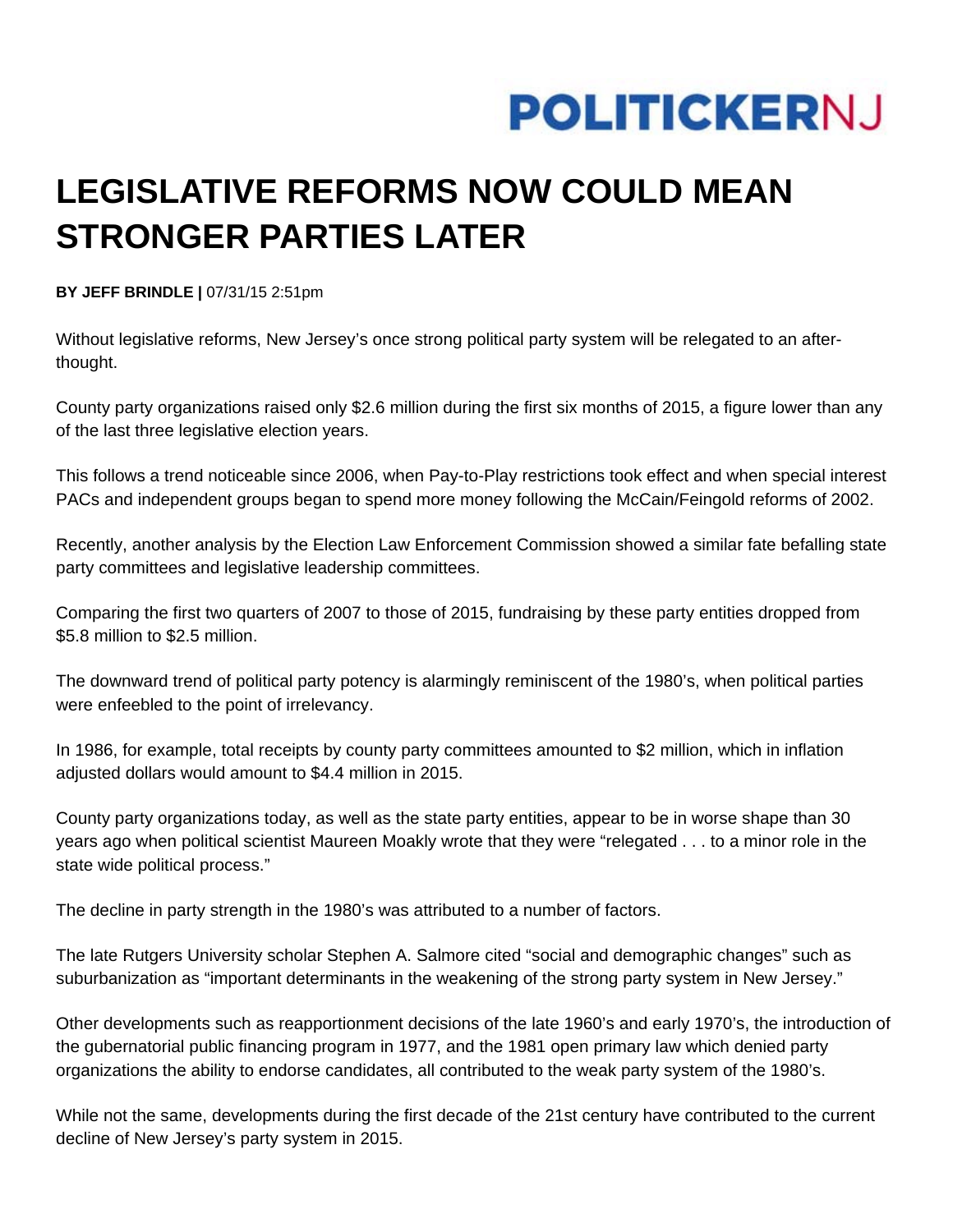These developments include the Bi-Partisan Campaign Reform Act (BCRA), or McCain/Feingold, that redirected the flow of money away from national political parties to independent groups.

Starting at the national level, the growth in independent groups has trickled down to the state and even local level, siphoning off money from the parties.

The trend toward independent outside group influence was facilitated by the U.S. Supreme Court decision in Citizens United in 2010, which allowed unlimited independent spending by corporations and unions while endorsing strong disclosure laws for independent spenders.

Perhaps the most influential development that has contributed to a weakened party system, though well intended, was the enactment of a complicated Pay-to-Play law in New Jersey in 2006.

In combination with McCain/Feingold and Citizens United, the law has brought about a surge in special interest PAC and independent group spending that is far outstripping the political parties.

During the 2013 gubernatorial and legislative elections independent groups spent \$41 million compared with \$14 million by political parties.

While the situation may seem bleak to advocates of a strong party system, it is not too late to turn the tide.

It happened once before, starting in 1985 with a New Jersey Supreme Court decision in Friends of Governor Tom Kean v ELEC. The decision stressed the importance of local candidates being able to associate with their gubernatorial candidate under the party label.

Then, in 1989, a United States Supreme Court decision involving the San Francisco County Democratic Central Committee found California's Open Primary Law unconstitutional.

The landmark ruling invalidated New Jersey's Open Primary Law. Once again, party organizations were allowed to endorse and give the party line to candidates in the June contest.

Finally, and most importantly, 1993 reforms adopted by the Legislature in response to recommendations by a Commission headed by the late Rutgers Professor Alan Rosenthal greatly invigorated the parties. For the first time, those changes imposed contribution limits on candidates, PACs, and parties, but provided parties with much more generous limits than those placed on candidates and PACs.

Further, political parties were allowed to spend unlimited amounts of money on their candidates, something special interest PACs were not allowed to do unless they spent independently.

Legislative leadership committees, another party entity, were also created.

As a result, between 1986 and 1995, county party financial activity, for instance, grew by 370 percent, from \$2 million to \$10.1 million.

History can repeat itself. The political party system in New Jersey can be revived as it was in the 1990's, to the benefit of the political process.